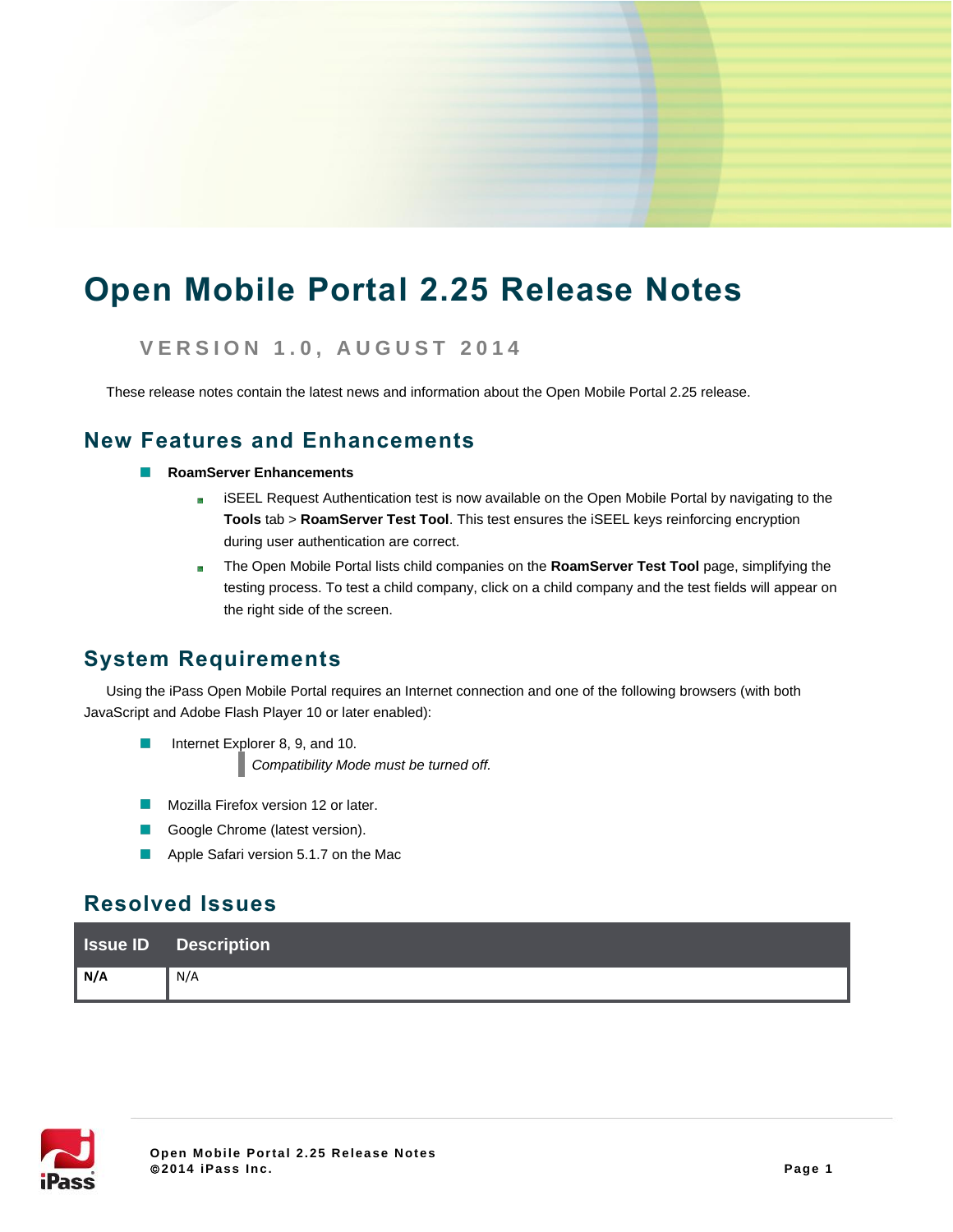# **Known Issues**

| <b>Issue ID</b>   | <b>Description</b>                                                                                                                                                                                                                                                                                                                                                                                                                                             |
|-------------------|----------------------------------------------------------------------------------------------------------------------------------------------------------------------------------------------------------------------------------------------------------------------------------------------------------------------------------------------------------------------------------------------------------------------------------------------------------------|
| 127319            | The links in automatic activation emails may not work if a user is on a Chrome browser. If this is the case, a user<br>should use an Internet Explorer browser to open the email.                                                                                                                                                                                                                                                                              |
| 127210            | Currently, it is not possible to update a Cost Center ID with the Import feature.                                                                                                                                                                                                                                                                                                                                                                              |
| 125065            | An SSID leading with zeros may not be recognized properly by our system due to an issue with Microsoft Excel (e.g.<br>Excel automatically converts "0033" to "33").                                                                                                                                                                                                                                                                                            |
| 124487            | Some users may experience trouble on the Vertu Buy Page as the Download button on the confirmation page does<br>not appear if the screen is in landscape mode.                                                                                                                                                                                                                                                                                                 |
| 123064            | The amount on the Aging Balance page may not match the amount on the downloaded PDF. This usually occurs if<br>iPass still has a balance due to your account, as the PDF does not currently reflect the amount owed by iPass.                                                                                                                                                                                                                                  |
| 122732,<br>121936 | Users connecting with Internet Explorer 8 may have trouble downloading Call Detail Records (CDRs), and Activation<br>and Suspension templates while on the Hosted Users page. If this occurs, use one of the following solutions:<br>Hold the control key (allow pop-ups) while clicking the download button.<br>1.<br>Enable Automatic Prompting for downloads by going to the browser and clicking Tools > Security/Internet<br>2.<br><b>Customer Level.</b> |
| 121980            | Pop-up windows may appear slightly different in Internet Explorer 8 than in other browsers.                                                                                                                                                                                                                                                                                                                                                                    |
| 120233            | If a VPN is configured without passing all user credentials, then "Prompt User Upon Connection Attempt" should not<br>be selected or it will cause issues in the client (and no warning message explains this).                                                                                                                                                                                                                                                |
| 118532            | Some records may show a few more sessions than there should be and sessions with no duration recorded. This has<br>been observed when there is profile activity (such as a profile update) during a session, and we are investigating<br>other possible causes.                                                                                                                                                                                                |
| 116842            | Sometimes an "Unexpected Error" message will appear when downloading a User Activity report. If you see an<br>unexpected error when downloading the User Activity report:<br>Close the "Unexpected Error" dialog box.<br>1.<br>Click the Download Report link in the right side of the page.<br>2.<br>3.<br>Save the file.                                                                                                                                     |
| 115379            | In Manage Brands, for Windows clients 2.x, the installer preview will not match the actual installer image.                                                                                                                                                                                                                                                                                                                                                    |
| 115274            | If the same image file is used for the Provider logo in a Service Package and the logo for a client brand that is applied<br>to a profile using that Service Package, the profile cannot be published. Make sure you use unique names for the<br>Provider Logo image file and any image file you use in client branding.                                                                                                                                       |
| 114339            | Brand sharing allows a brand to be shared with a child customer, even though the service package has not been<br>assigned to the child company.                                                                                                                                                                                                                                                                                                                |
| 114040            | Accounts can be saved without entering an authentication format. If so, then the client will try to authenticate with<br>an empty format (and fail).                                                                                                                                                                                                                                                                                                           |
| 113213            | In Windows 1.4.x clients, the same message is configured for all required endpoint applications. If this client is<br>migrated to Windows 2.x, this message will be used as the default for all required applications. This can result in a<br>confusing user experience as the same message is displayed multiple times. When migrating from 1.4.x clients, make<br>sure to configure different messages for each required application.                       |
| 107283            | Use of some foreign-language characters (for example, å, ä or ö) in a profile name will lead to a "corrupt profile"<br>error when the profile is installed.                                                                                                                                                                                                                                                                                                    |
| 107225            | Branding live preview does not show changes to the application bar.                                                                                                                                                                                                                                                                                                                                                                                            |
| 105232            | If the user is on the Export Data report when the Portal times out, it is still possible to download the report by<br>clicking the download link.                                                                                                                                                                                                                                                                                                              |

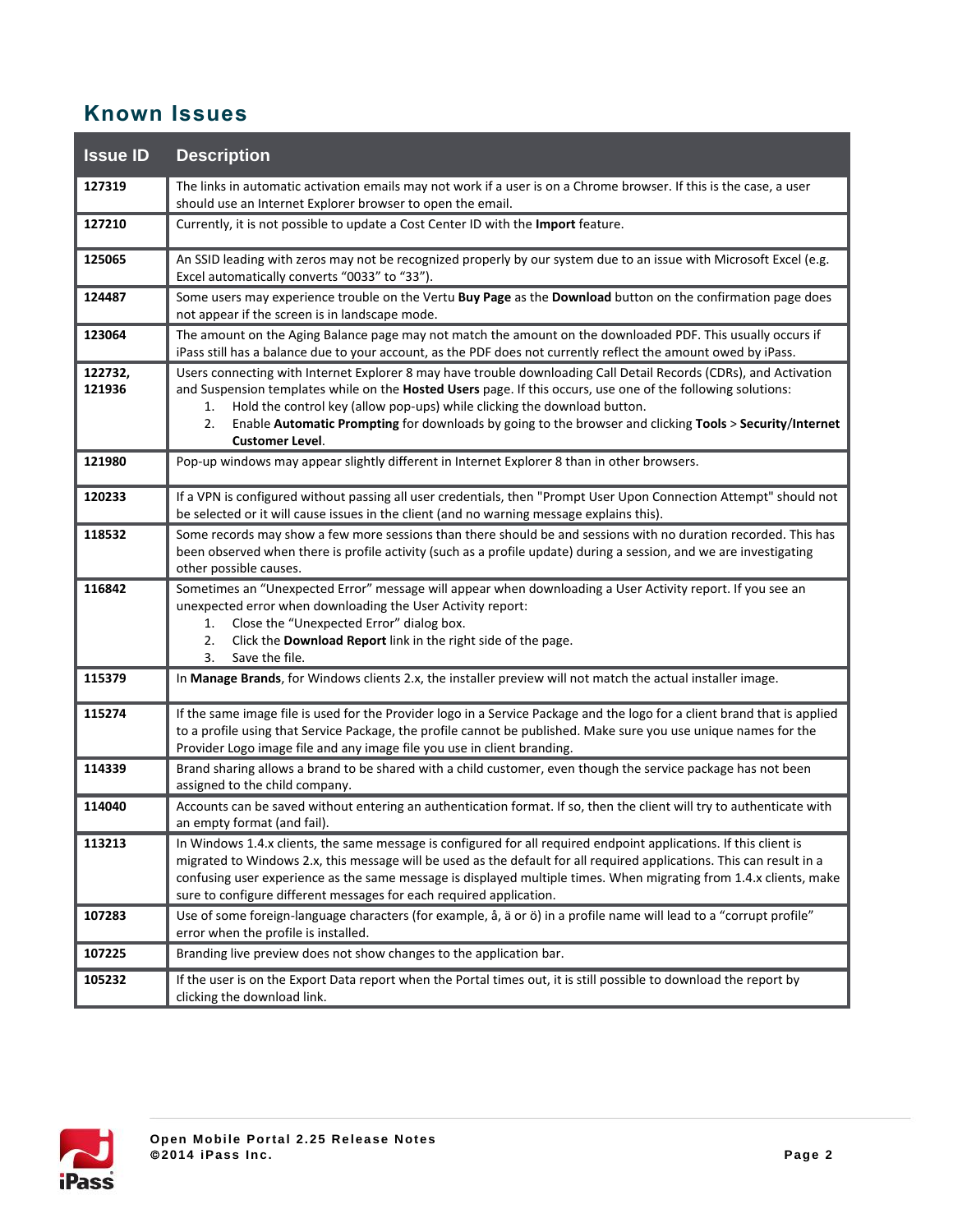# **Known Limitations**

| <b>Issue ID</b>   | <b>Description</b>                                                                                                                                                                                                                            |
|-------------------|-----------------------------------------------------------------------------------------------------------------------------------------------------------------------------------------------------------------------------------------------|
| 123615            | If your browser is zoomed to a high percentage, some pages may display incorrectly. If this happens, reset the zoom<br>to 100%.                                                                                                               |
| 123019,<br>122444 | If you are using Chrome (versions 25 or later), you may experience issues with the <b>Invoices &amp; Payments</b> page when<br>managing child accounts. If this is the case, switch to Firefox or Internet Explorer.                          |
| 122138            | When downloading a Connection Data Report (as a CSV), the download will timeout if the file is too large. Reduce<br>the date range and download these files in smaller pieces to work around this issue.                                      |
| 122064            | After creating a favorite iOS or Android profile, the buttons to create a favorite Android or iOS profile will still display<br>until the user logs out and logs back in.                                                                     |
| 119834            | The Portal may not behave as designed if a user connects using Safari on a Windows machine. Safari is only fully<br>supported on the Mac.                                                                                                     |
| 119626            | Due to a limitation in Flash, if a downloaded installer is stopped before it can complete, the file is not erased or<br>saved as a temporary file-it will exist in the downloaded location as a broken installer.                             |
| 119040            | When downloading a client on a Mac, the Hide Extensions option should not be turned on (make sure the box is<br>unchecked) or the file may save without an extension.                                                                         |
| 117722            | When viewing the Open Mobile Portal with Internet Explorer, you may get an error message that you need to<br>upgrade. A workaround is turning off compatibility mode by clicking Tools and then clicking Compatibility View to<br>uncheck it. |